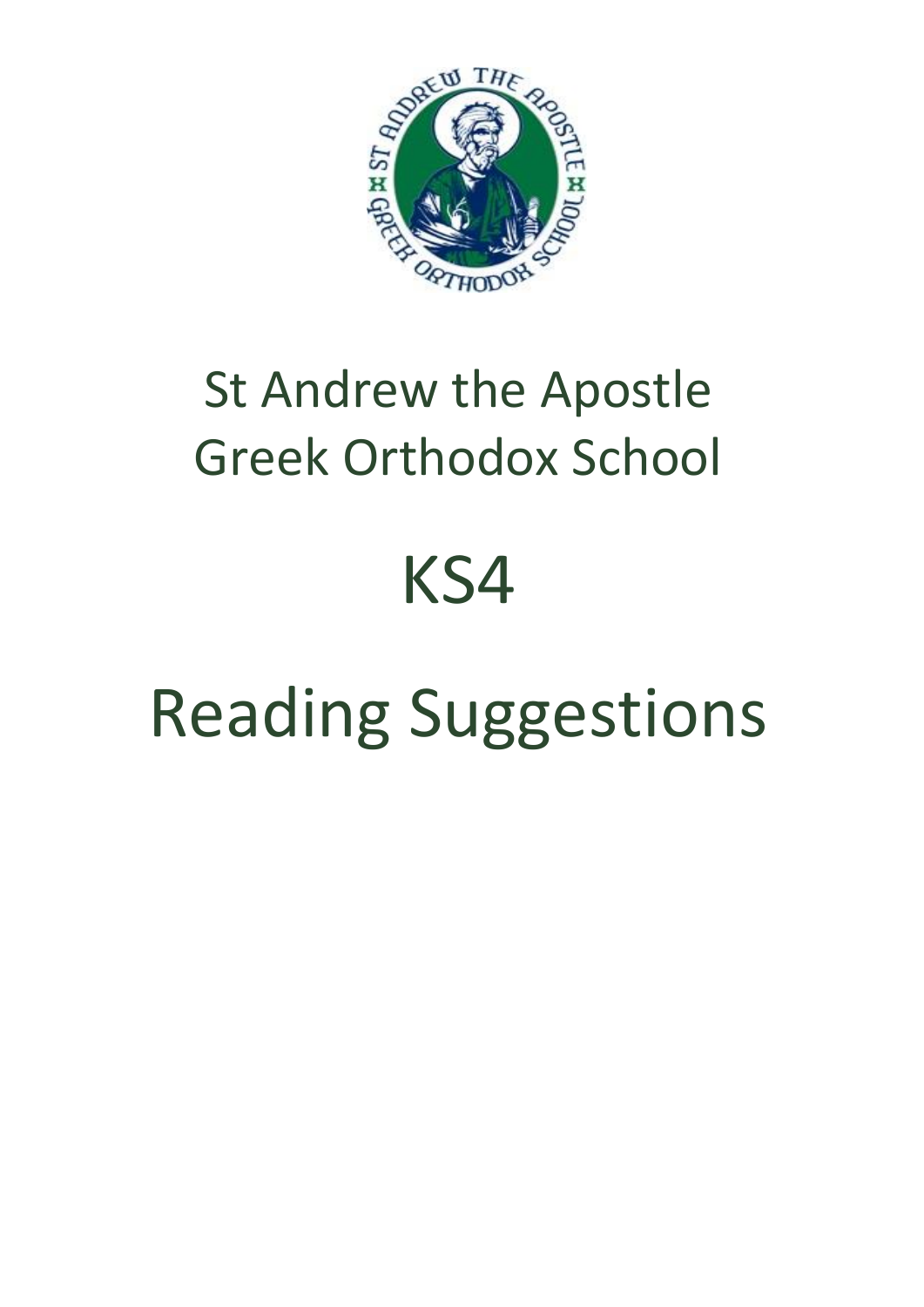| <b>Classics</b>                   |                         |
|-----------------------------------|-------------------------|
| <b>Book Title</b>                 | <b>Author</b>           |
| Pride & Prejudice                 | Jane Austen             |
| Jane Eyre                         | <b>Charlotte Bronte</b> |
| <b>Wuthering Heights</b>          | <b>Emily Bronte</b>     |
| The Woman in White                | <b>Wilkie Collins</b>   |
| Lord Jim                          | Joseph Conrad           |
| <b>Robinson Crusoe</b>            | Daniel Defoe            |
| <b>Great Expectations</b>         | <b>Charles Dickens</b>  |
| The Adventures of Sherlock Holmes | Sir Arthur Conan Doyle  |
| The Three Musketeers              | <b>Alexandre Dumas</b>  |
| Middlemarch                       | George Eliot            |
| Tess of the D'Urbervilles         | Thomas Hardy            |
| The Scarlet Letter                | Nathaniel Hawthorne     |
| The Turn of the Screw             | James Henry             |
| <b>Ulysses</b>                    | James Joyce             |
| Sons and Lovers                   | D.H. Lawrence           |
| Frankenstein                      | Mary Shelley            |
| Dr Jekyll and Mr Hyde             | Robert Louis Stevenson  |
| Dracula                           | <b>Bram Stoker</b>      |
| <b>Gulliver's Travels</b>         | Jonathan Swift          |
| The Adventures of Tom Sawyer      | Mark Twain              |
| The Picture of Dorian Gray        | Oscar Wilde             |
| Mrs Dalloway                      | Virginia Woolf          |

| <b>Modern Classics</b>          |                        |
|---------------------------------|------------------------|
| <b>Book Title</b>               | <b>Author</b>          |
| The Boy in the Striped Pyjamas  | John Boyne             |
| Rebecca                         | Daphne Du Maurier      |
| The Horse Whisperer             | <b>Nicholas Evans</b>  |
| The Great Gatsby                | F.Scott Fitzgerald     |
| <b>Cold Mountain</b>            | <b>Charles Frazier</b> |
| Lord of the Flies               | <b>William Golding</b> |
| <b>Brighton Rock</b>            | <b>Graham Greene</b>   |
| Catch 22                        | Joseph Heller          |
| The Kite Runner                 | Khaled Hosseini        |
| A Thousand Splendid Suns        | <b>Khaled Hosseini</b> |
| <b>Brave New World</b>          | <b>Aldous Huxley</b>   |
| One Flew Over the Cuckoo's Nest | Ken Kesey              |
| To Kill a Mockingbird           | Lee Harper             |
| Atonement                       | lan McEwan             |
| <b>Animal Farm</b>              | George Orwell          |
| Nineteen Eighty-Four            | George Orwell          |
| The God of Small Things         | Arundhati Roy          |
| The Catcher in the Rye          | J.D. Salinger          |
| Of Mice and Men                 | John Steinbeck         |
| The Grapes of Wrath             | John Steinbeck         |
| The Color Purple                | Alice Walker           |
| A Kestral for a Knave           | <b>Barry Hines</b>     |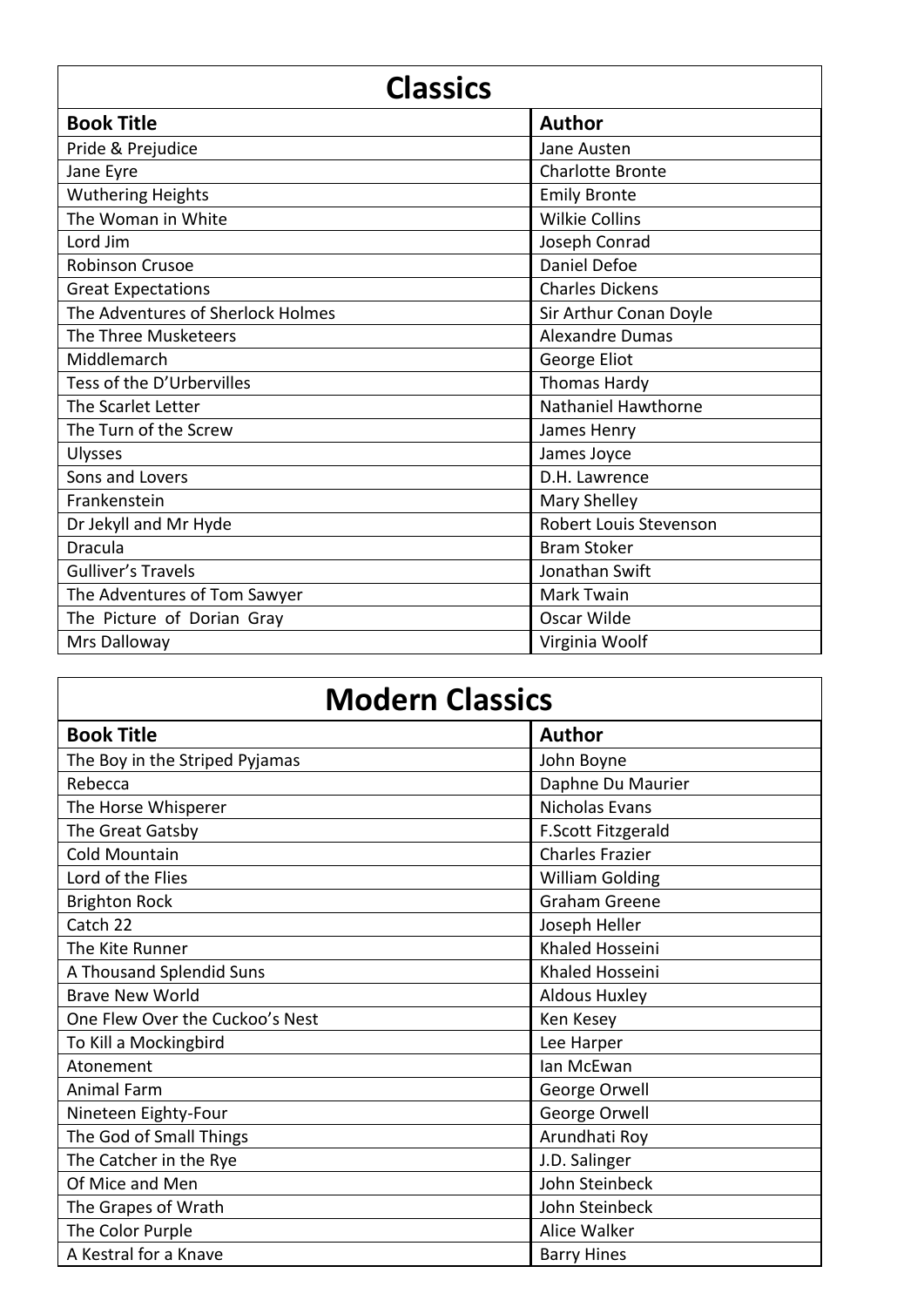| Fantasy                                           |                        |
|---------------------------------------------------|------------------------|
| <b>Book Title</b>                                 | <b>Author</b>          |
| The Infernal Devices (series)                     | Cassandra Clare        |
| The Pellinor (series)                             | Alison Croggon         |
| The Named (series)                                | Marianne Curley        |
| <b>Various Titles</b>                             | David Eddings          |
| Inkheart (trilogy)                                | Cornelia Funke         |
| Artemis Fowl (series)                             | Eion Colfer            |
| <b>Various Titles</b>                             | Neil Gaiman            |
| Power of Five (series)                            | Anthony Horowitz       |
| Throne of Glass (series)                          | Sarah J. Maas          |
| <b>Various Titles</b>                             | <b>Garth Nix</b>       |
| Eragon (series)                                   | Christopher Paolini    |
| Wolf Brother (series)                             | Michelle Paver         |
| The Colour of Magic (Diskworld series)            | <b>Terry Pratchett</b> |
| His Dark Materials (trilogy)                      | Philip Pullman         |
| Harry Potter and the Philosopher's Stone (series) | J.K. Rowling           |
| Knife (series)                                    | R.J. Anderson          |
| The Hobbit                                        | J.R.R. Tolkien         |
| The Lord of the Rings (trilogy)                   | J.R.R. Tolkien         |
| Hush, Hush (series)                               | Becca Fitzpatrick      |
| Fallen                                            | Lauren Kate            |
| <b>Immortal City</b>                              | <b>Scott Speer</b>     |
| Lionboy (trilogy)                                 | Zizou Corder           |
| Midwinterblood                                    | <b>Marcus Sedgwick</b> |
| The Amulet of Samarkand (trilogy)                 | Jonathan Stroud        |
| Poison Study (trilogy)                            | Maria V. Snyder        |
| <b>Half Bad</b>                                   | Sally Green            |

| <b>Dystopia</b>                         |                        |
|-----------------------------------------|------------------------|
| <b>Book Title</b>                       | <b>Author</b>          |
| The Hunger Games (trilogy)              | <b>Suzanne Collins</b> |
| Divergent (trilogy)                     | Veronica Roth          |
| The Maze Runner (series)                | James Dashner          |
| Delirium (series)                       | Lauren Oliver          |
| The Handmaid's Tale                     | Margaret Atwood        |
| Gone (series)                           | <b>Michael Grant</b>   |
| The Giver                               | Lois Lowry             |
| The Knife of Never Letting Go (trilogy) | <b>Patrick Ness</b>    |
| The Wind Singer (trilogy)               | William Nicholson      |
| Fahrenheit 451                          | Ray Bradbury           |
| A Clockwork Orange                      | <b>Anthony Burgess</b> |
| Matched (trilogy)                       | Ally Condie            |
| Legend (trilogy)                        | Marie Lu               |
| The Declaration (trilogy)               | Gemma Malley           |
| The Time Machine                        | H.G. Wells             |
| The Chrysalids                          | John Wyndham           |
| Noble                                   | Malorie Blackman       |
| <b>Conflict Bombmaker</b>               | <b>Claire McFall</b>   |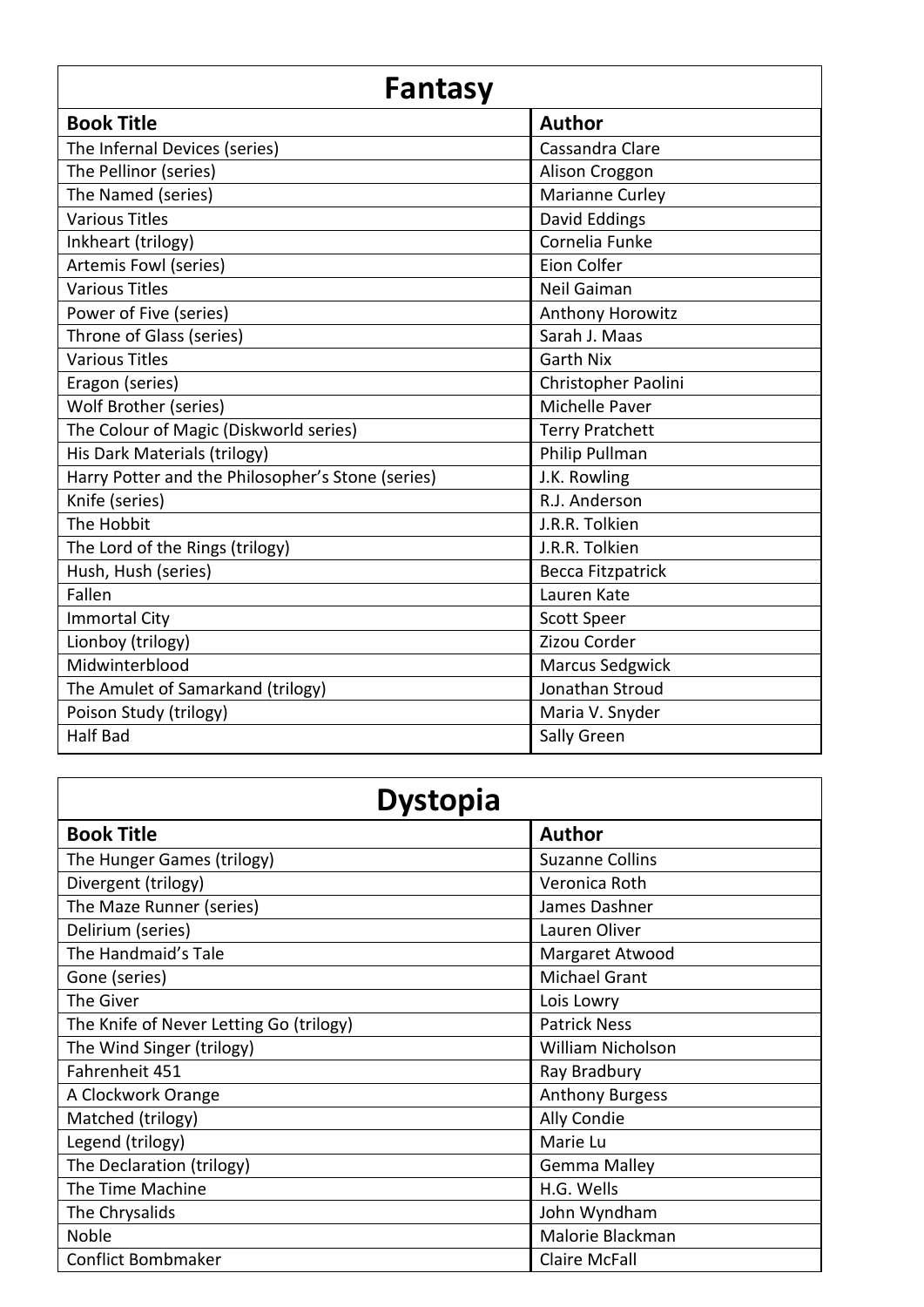| <b>Science Fiction</b>                        |                      |
|-----------------------------------------------|----------------------|
| <b>Book Title</b>                             | <b>Author</b>        |
| The Hitchhiker's Guide to the Galaxy (series) | Douglas Adams        |
| Uglies                                        | Scott Westerfeld     |
| I Boy                                         | <b>Kevin Brooks</b>  |
| More Than This                                | <b>Patrick Ness</b>  |
| Mortal Engines (series)                       | <b>Philip Reeve</b>  |
| The 5th Wave                                  | <b>Rick Yancey</b>   |
| Ender's Game (trilogy)                        | Orson Scott Card     |
| 2001: A Space Odyssey                         | Arthur C. Clarke     |
| 0.4 (series)                                  | Mike Lancaster       |
| Monument 14 (trilogy)                         | Emmy Laybourne       |
| I am Number Four (series)                     | <b>Pittacus Lore</b> |
| The Medusa Project (series)                   | Sophie McKenzie      |
| Tomorrow When The War Began (series)          | John Marsden         |
| The Host                                      | Stephanie Meyer      |
| Red Dwarf                                     | <b>Grant Naylor</b>  |
| The War of the Worlds                         | H.G. Wells           |
| Ready Player One                              | <b>Ernest Cline</b>  |
| Echo Boy                                      | Matt Haig            |
| Frankenstein                                  | Mary Shelley         |

| <b>Action and Adventure</b>     |                         |
|---------------------------------|-------------------------|
| <b>Book Title</b>               | <b>Author</b>           |
| Stormbreaker (series)           | Anthony Horowitz        |
| Cherub: The Recruit (series)    | <b>Robert Muchamore</b> |
| <b>Various Titles</b>           | Chris Ryan              |
| Hostage (series)                | <b>Chris Bradford</b>   |
| The Devil's Breath              | David Gilman            |
| Gold of the Gods                | <b>Bear Grylls</b>      |
| SilverFin (series)              | Charlie Higson          |
| Conspiracy 365 January (series) | Gabrielle Lord          |
| The Bourne Identity             | Robert Ludlum           |
| <b>Various Titles</b>           | James Patterson         |
| H.I.V.E (series)                | Mark Walden             |
| <b>Boy Nobody</b>               | Allen Zadoff            |
| Noughts & Crosses (series)      | Malorie Blackman        |
| Holes                           | Louis Sachar            |
| Lord Jim                        | Joseph Conrad           |
| Robinson Crusoe                 | Daniel Defoe            |
| The Three Musketeers            | <b>Alexandre Dumas</b>  |
| <b>Ulysses</b>                  | James Joyce             |
| <b>Gulliver's Travels</b>       | Jonathan Swift          |
| The Adventures of Tom Sawyer    | Mark Twain              |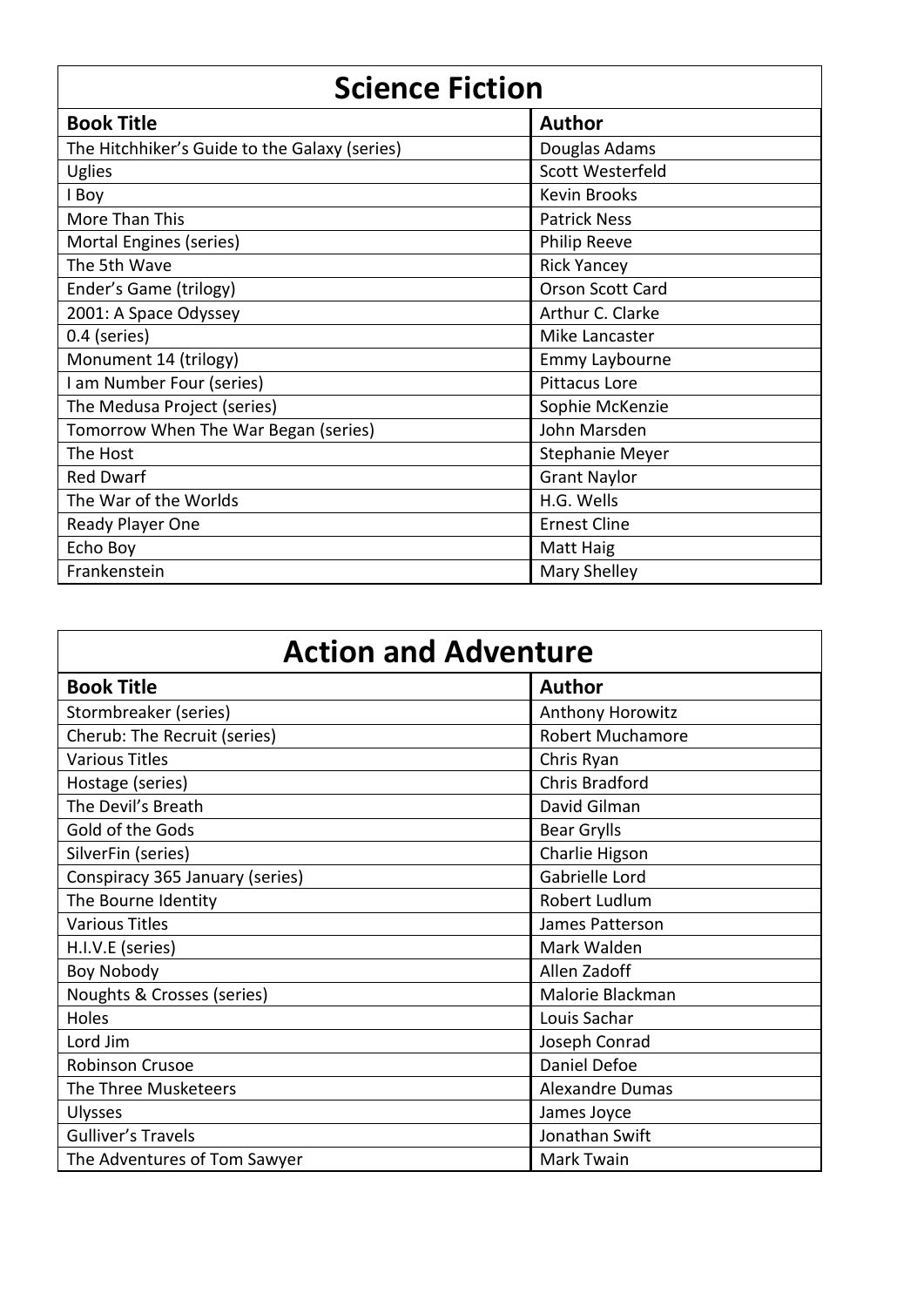| <b>Historical</b>        |                                |
|--------------------------|--------------------------------|
| <b>Book Title</b>        | <b>Author</b>                  |
| Chains                   | Laurie Halse Anderson Philippa |
| Changeling (series)      | Gregory                        |
| Between Shades of Gray   | <b>Ruta Sepetys</b>            |
| The Book Thief           | Markus Zusak                   |
| Coram Boy                | Jamila Gavin                   |
| <b>Various Titles</b>    | Mary Hooper                    |
| Troubadour               | Mary Hoffman                   |
| The Goldmith's Daughter  | Tanya Landman                  |
| The Red Necklace         | Sally Gardner                  |
| The Help                 | Kathryn Stockett               |
| The Pillars of the Earth | Ken Follett                    |

| <b>Horror</b>                             |                               |
|-------------------------------------------|-------------------------------|
| <b>Book Title</b>                         | <b>Author</b>                 |
| The Stuff of Nightmares                   | Malorie Blackman              |
| My Sword Hand is Singing                  | <b>Marcus Sedgwick</b>        |
| <b>Mister Creecher</b>                    | <b>Chris Priestley</b>        |
| The Rats                                  | James Herbert                 |
| <b>Various Titles</b>                     | Stephen King                  |
| <b>Shades of Darkness (Short Stories)</b> | <b>Robert Westall</b>         |
| World War Z                               | <b>Max Brooks</b>             |
| The Dead (trilogy)                        | David Gatward                 |
| The Enemy (series)                        | Charlie Higson                |
| <b>Various Titles</b>                     | Darren Shan                   |
| Dr Jekyll and Mr Hyde                     | <b>Robert Louis Stevenson</b> |
| Dracula                                   | <b>Bram Stoker</b>            |

| <b>Paranormal Romance</b>       |                 |  |
|---------------------------------|-----------------|--|
| <b>Book Title</b>               | <b>Author</b>   |  |
| The Mortal Instruments (series) | Cassandra Clare |  |
| The Iron King (series)          | Julie Kagawa    |  |
| Evermore (series)               | Alyson Noel     |  |
| Unearthly (series)              | Cynthia Hand    |  |
| Marked (series)                 | P.C. Cast       |  |
| Twilight (series)               | Stephenie Meyer |  |
| Paranormalcy (series)           | Kiersten White  |  |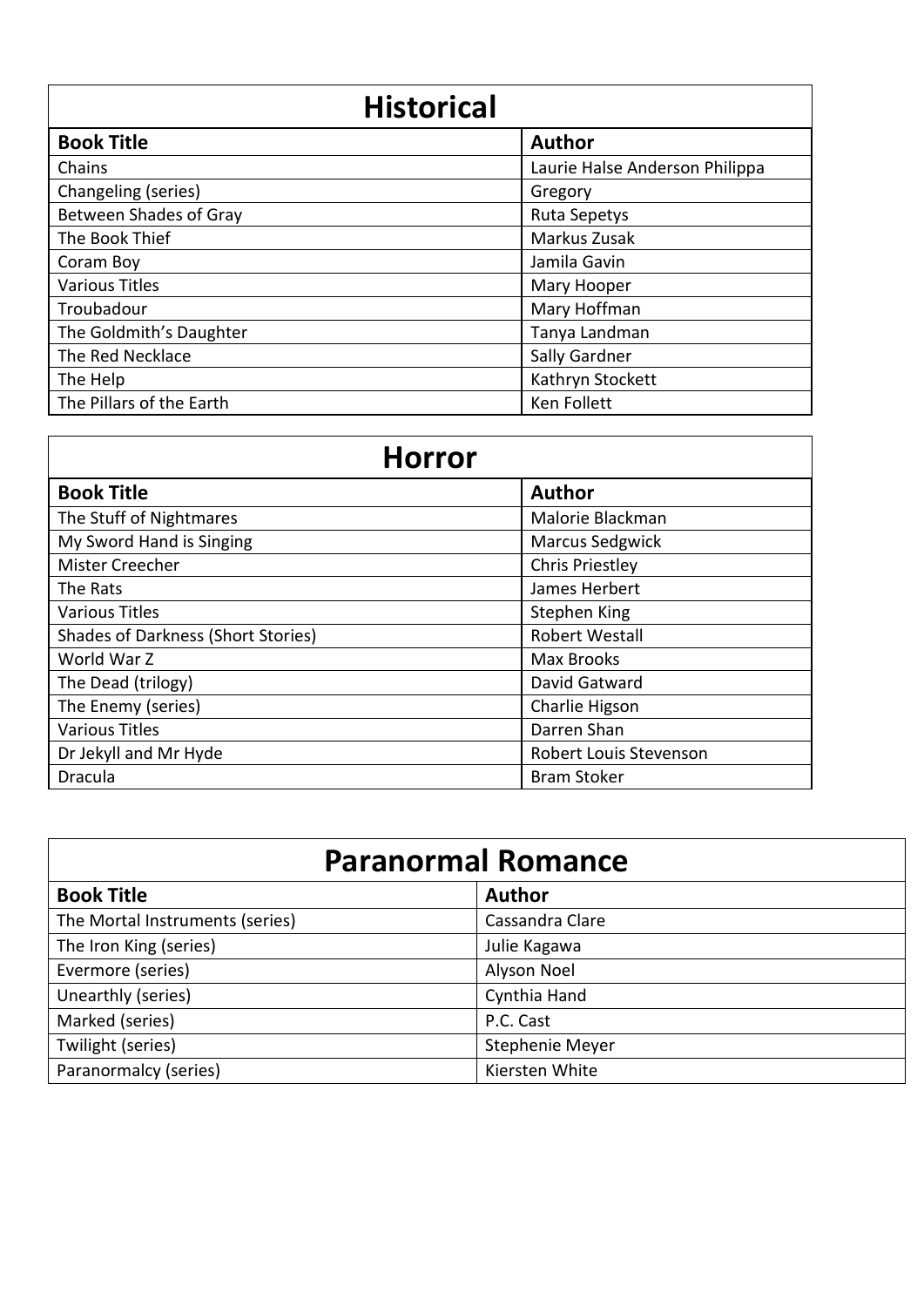| <b>Crime, Thrillers and Mystery</b>        |                         |  |
|--------------------------------------------|-------------------------|--|
| <b>Book Title</b>                          | <b>Author</b>           |  |
| The Double Life of Cassiel Roadnight       | Jenny Valentine         |  |
| What I Saw and How I Lied                  | <b>Judy Blundell</b>    |  |
| <b>Black Rabbit Summer</b>                 | <b>Kevin Brooks</b>     |  |
| The Da Vinci Code                          | Dan Brown               |  |
| <b>Various Titles</b>                      | John Grisham            |  |
| Hostage Three                              | <b>Nick Lake</b>        |  |
| Girl, Missing (trilogy)                    | Sophie Mckenzie         |  |
| Comin 2 gt u                               | Simon Packham           |  |
| Ketchup Clouds                             | <b>Annabel Pitcher</b>  |  |
| <b>Various Titles</b>                      | <b>Malcolm Rose</b>     |  |
| The Hunted                                 | Alex Shearer            |  |
| <b>Numbers</b>                             | <b>Rachel Ward</b>      |  |
| Numbers 2                                  | Rachel Ward             |  |
| The Adventures of Sherlock Holmes (series) | Arthur Conan Doyle      |  |
| The House of Silk (New Sherlock Holmes)    | Anthony Horowitz        |  |
| The Girl with the Dragon Tattoo (trilogy)  | <b>Stieg Larsson</b>    |  |
| The Big Sleep                              | Ian Rankin              |  |
| The Keys to the Street                     | <b>Ruth Rendell</b>     |  |
| Smoke Screen                               | <b>Bernard Ashley</b>   |  |
| <b>Running Girl</b>                        | <b>Simon Mason</b>      |  |
| Kiss Kiss (short stories)                  | <b>Roald Dahl</b>       |  |
| 19 Minutes                                 | Jodie Picoult           |  |
| The Everest Files                          | <b>Matt Dickson</b>     |  |
| Jane Eyre                                  | <b>Charlotte Bronte</b> |  |
| <b>Wuthering Heights</b>                   | <b>Emily Bronte</b>     |  |
| The Woman in White                         | <b>Wilkie Collins</b>   |  |
| The Turn of the Screw                      | James Henry             |  |
| The Picture of Dorian Gray                 | Oscar Wilde             |  |

| <b>Funny</b>                                    |                             |
|-------------------------------------------------|-----------------------------|
| <b>Book Title</b>                               | <b>Author</b>               |
| The Secret Diary of Adrian Mole 13 3/4 (series) | Sue Townsend                |
| Does My Head Look Big in This?                  | Randa Abdel-Fattah          |
| 15 Days Without a Head                          | Dave Cousins                |
| High Fidelity; About a Boy                      | Nick Hornby                 |
| Angus, Thongs and Full-Frontal Snogging         | Louise Rennison             |
| Geek Girl (series)                              | <b>Holly Smale</b>          |
| Don't Call Me Ishmael! (series)                 | <b>Michael Gerard Bauer</b> |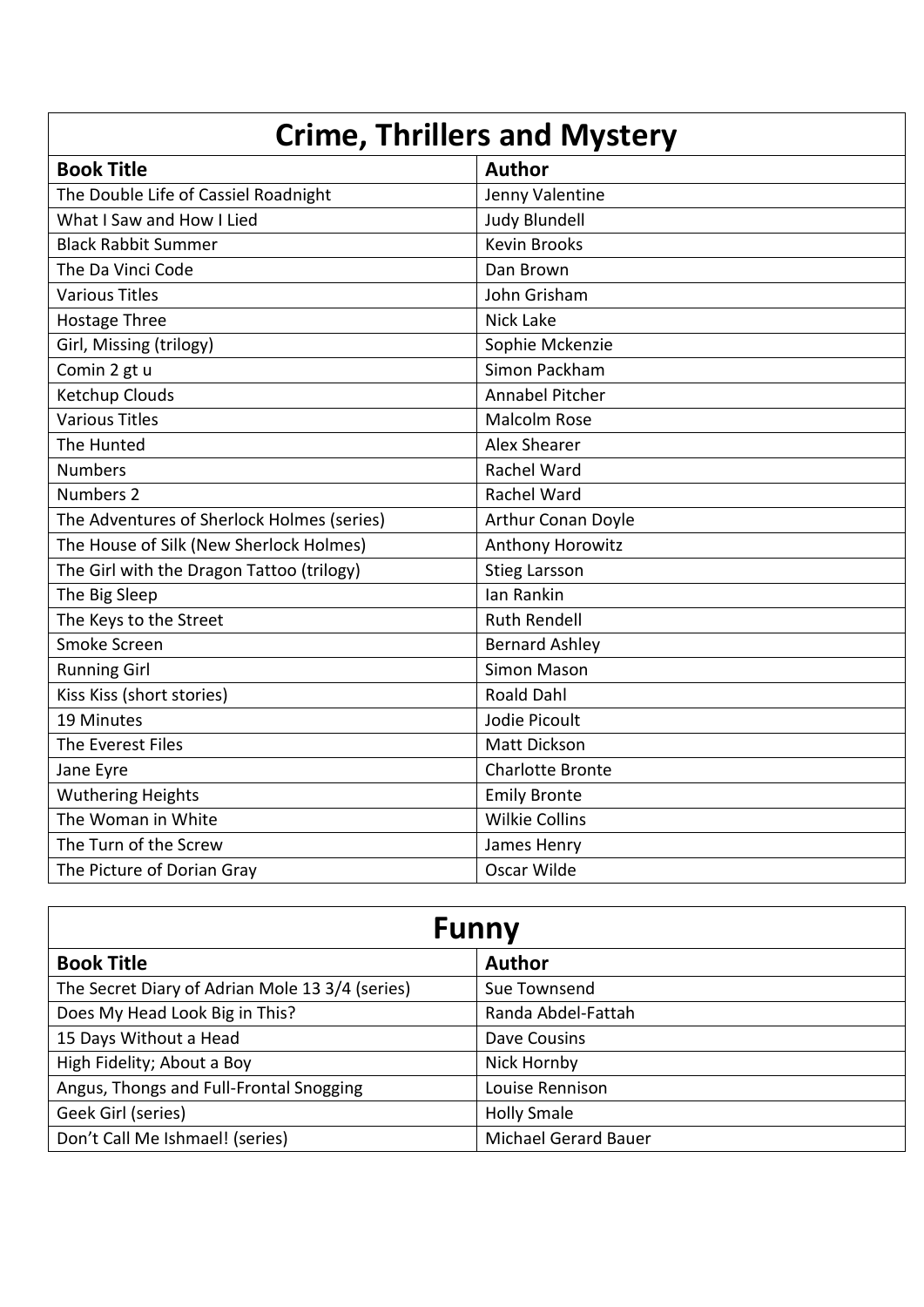| <b>War</b>                           |                         |
|--------------------------------------|-------------------------|
| <b>Book Title</b>                    | <b>Author</b>           |
| <b>Burning Mountain</b>              | L.J. Adlington          |
| Auslander, Sektion 20                | Paul Dowswell           |
| War Horse                            | Michael Morpurgo        |
| Private Peaceful                     | Michael Morpurgo        |
| Shrapnel                             | <b>Robert Swindells</b> |
| Birdsong                             | Sebastian Faulks        |
| Enigma                               | <b>Robert Harris</b>    |
| Empire of the Sun                    | J.G. Ballard            |
| Carrie's War                         | Nina Bawden             |
| The Escape (Henderson's Boys series) | <b>Robert Muchamore</b> |
| All Quiet on the Western Front       | Erich Maria Remarque    |
| When the Guns Fall Silent            | James Riordan           |
| Goodnight Mister Tom                 | Michelle Magorian       |
| Heroic                               | <b>Phil Earle</b>       |
| The Machine Gunner                   | <b>Robert Westall</b>   |
| Various                              | Chris Ryan              |
| Code Name Verity; Rose Under Fire    | Elizabeth Wein          |
| Refugee Boy                          | Benjamin Zephaniah      |
| The Book Thief                       | Markus Zusak            |
| Regeneration                         | Pat Barker              |

| <b>Countries and Culture</b> |                       |  |
|------------------------------|-----------------------|--|
| <b>Book Title</b>            | <b>Author</b>         |  |
| Chandra's Secret             | <b>Allan Stratton</b> |  |
| Out of Shadows               | Jason Wallace         |  |
| Prisoner of the Inquisition  | Theresa Breslin       |  |
| <b>Two Good Thieves</b>      | Daniel Finn           |  |
| The Lost Continent           | <b>Bill Bryson</b>    |  |
| A Passage to India           | E.M. Forster          |  |
| A Piano in The Pyrenees      | Tony Hawks            |  |
| The White Tiger              | Aravind Adiga         |  |
| The Thread                   | Victoria Hislop       |  |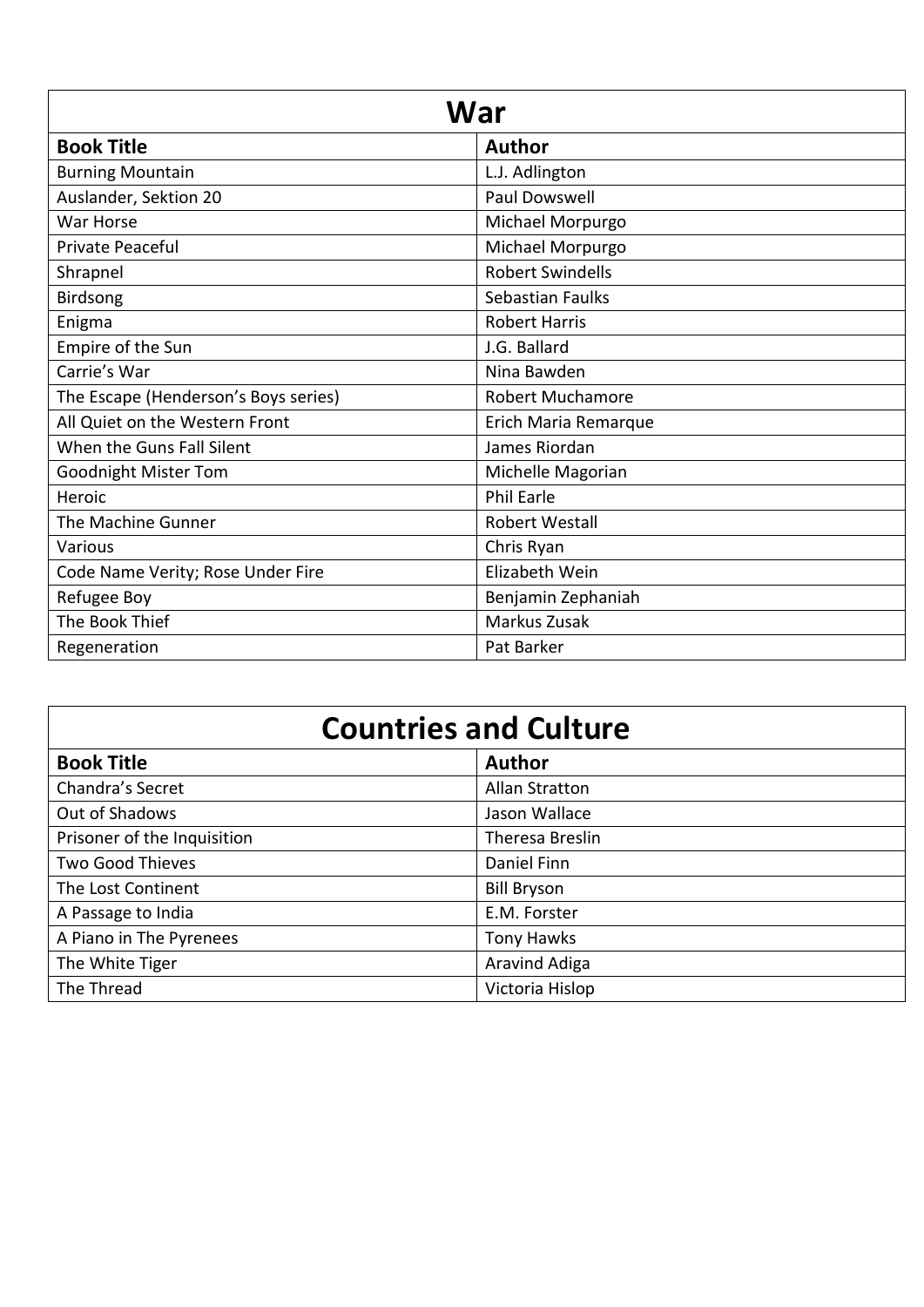| <b>Family and Relationships</b>                   |                        |  |
|---------------------------------------------------|------------------------|--|
| <b>Book Title</b>                                 | <b>Author</b>          |  |
| Wonder                                            | R.J. Palacio           |  |
| My Sister Lives on the Mantelpiece                | Annabel Pitcher        |  |
| The Edge                                          | Alan Gibbons           |  |
| The Fault in Our Stars                            | John Green             |  |
| Luke and John                                     | <b>Robert Williams</b> |  |
| The Lost Boys' Appreciation Society               | Alan Gibbons           |  |
| Ways to Live Forever                              | <b>Sally Nicholls</b>  |  |
| <b>Ostrich Boys</b>                               | Keith Gray             |  |
| Dear Nobody                                       | <b>Berlie Doherty</b>  |  |
| The Curious Incident of the Dog in the Night-Time | Mark Haddon            |  |
| <b>Buddy</b>                                      | <b>Nigel Hinton</b>    |  |
| Salvage                                           | Keren Salvage          |  |
| <b>How I Live Now</b>                             | Meg Rosoff             |  |
| Face                                              | Benjamin Zephaniah     |  |
| Looking for Alaska                                | John Green             |  |
| <b>Billy Elliott</b>                              | <b>Melvin Burgess</b>  |  |
| Girl in Red                                       | Gaye Hicyilmaz         |  |
| Little Soldier                                    | <b>Bernard Ashley</b>  |  |
| I Predict a Riot                                  | Catherine Bruton       |  |
| Pride & Prejudice                                 | Jane Austen            |  |
| <b>Great Expectations</b>                         | <b>Charles Dickens</b> |  |
| Middlemarch                                       | George Eliot           |  |
| Tess of the D'Urbervilles                         | <b>Thomas Hardy</b>    |  |
| The Scarlet Letter                                | Nathaniel Hawthorne    |  |
| Sons and Lovers                                   | D.H. Lawrence          |  |
| Mrs Dalloway                                      | Virginia Woolf         |  |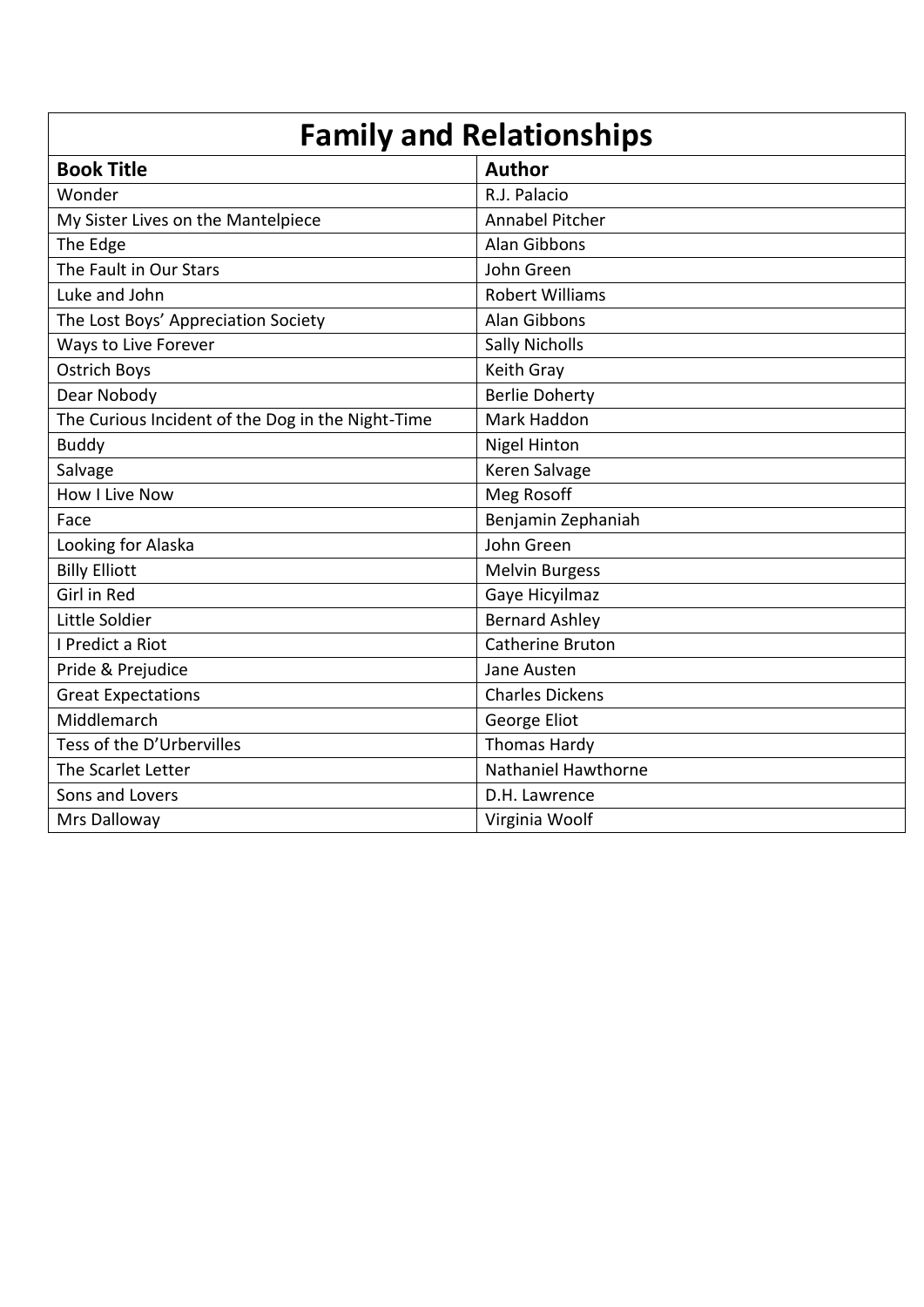| <b>Autobiographies</b>                                |                       |  |
|-------------------------------------------------------|-----------------------|--|
| <b>Book Title</b>                                     | <b>Author</b>         |  |
| Touching the Void                                     | Joe Simpson           |  |
| Anne Frank: The Diary of a Young Girl                 | <b>Anne Frank</b>     |  |
| Hana's Suitcase                                       | Karen Levine          |  |
| The Making of Me                                      | <b>Robert Westall</b> |  |
| The Way I See It                                      | Nicole Dryburgh       |  |
| I am Malala: The Girl Who Stood Up for Education and  | Malala Yousafzai      |  |
| Was Shot by the Taliban                               |                       |  |
| <b>Fever Pitch</b>                                    | Nick Hornby           |  |
| <b>Cider with Rosie</b>                               | Laurie Lee            |  |
| My Left Foot                                          | Christy Brown         |  |
| The Reason I Jump: The Inner Voice of a Thirteen Year | Naoki Higashida       |  |
| Old Boy with Autism                                   |                       |  |
| My Family and Other Animals                           | <b>Gerald Durrell</b> |  |
| <b>Boy Tales of Childhood</b>                         | <b>Roald Dahl</b>     |  |
| Going Solo                                            | <b>Roald Dahl</b>     |  |
| Mao's Last Dancer                                     | Li Cunxin             |  |
| <b>Falling Leaves</b>                                 | Adeline Yen Mah       |  |
| I Know Why the Caged Bird Sings                       | Maya Angelou          |  |
| Angela's Ashes                                        | <b>Frank McCourt</b>  |  |
| A Child Called 'It'                                   | Dave Pelzer           |  |
| The Midwife Trilogy                                   | Jennifer Worth        |  |
| Chris Hoy: The Autobiography                          | Chris Hoy             |  |
| Victoria Pendleton: Between the Lines - My            | Victoria Pendleton    |  |
| Autobiography                                         |                       |  |